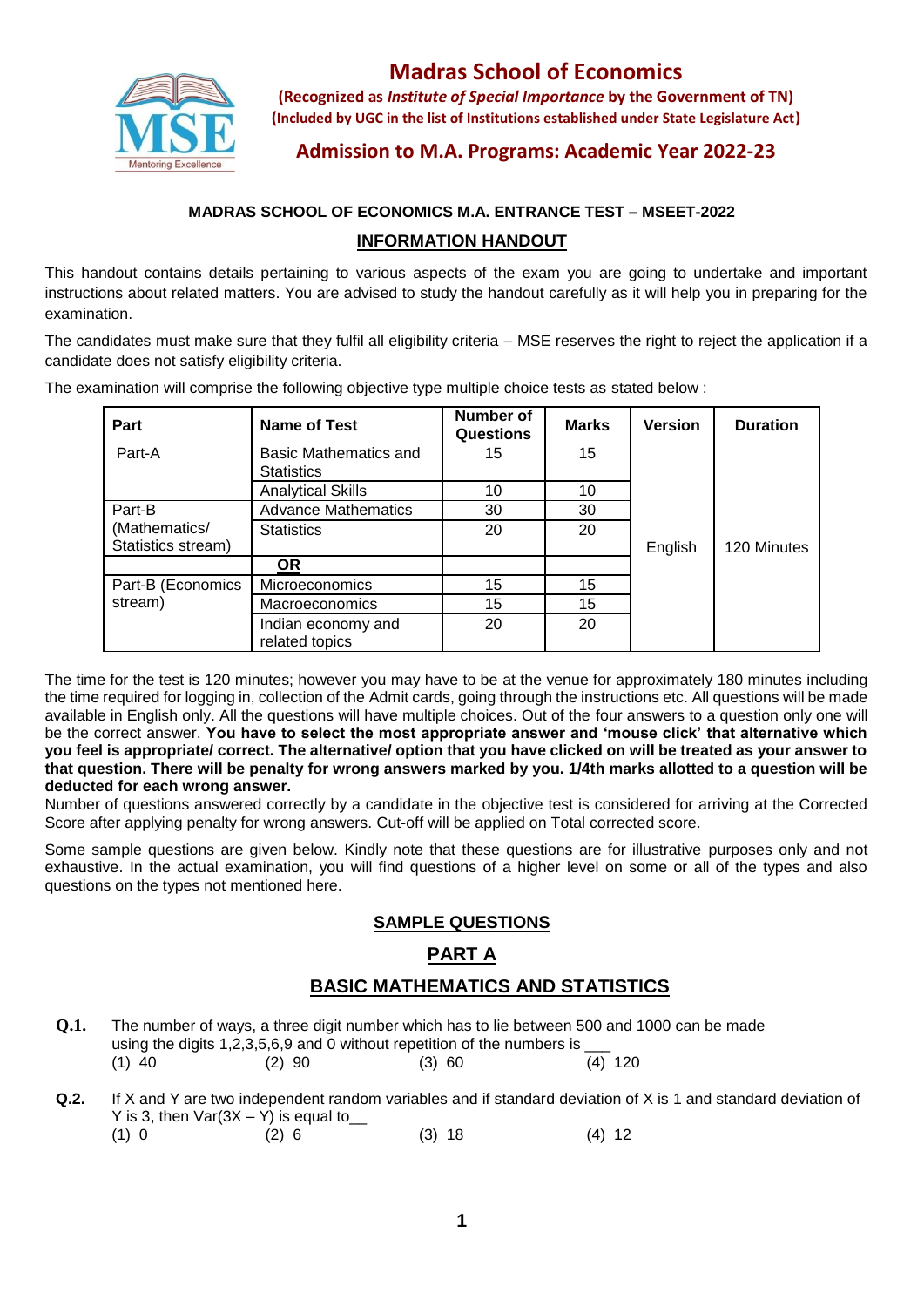#### **ANALYTICAL SKILLS**

**Q.1.** If among 200 students, 105 like pizza and 134 like burger, then the number of students who like only burger can possibly be :

(1) 26 (2) 23 (3) 96 (4) 93

**Q.2.** There are 13 numbers having an average of 9. The largest and the smallest numbers are 26 and 8.5 respectively. Find the average of the remaining numbers (1) 7.5 (2) 8 (3) 8.5 (4) 7

### **PART B**

#### **MATHEMATICS / STATISTICS STREAM**

#### **ADVANCE MATHEMATICS**

- **Q.1.** A linear differential equation of order  $N$  having the form  $a_0(x)D^ny+a_1(x)D^{n-1}y+...+a_n(x)y=R(x)$  is called homogenous linear difference equation with constant coefficient's when
	- (1)  $a_0(x), a_1(x), ..., a_n(x)$  are not all constants and  $R(x) \neq 0$
	- $a_0(x), a_1(x),..., a_n(x)$  are not all constants and  $R(x) = 0$
	- $a_0(x), a_1(x),..., a_n(x)$  are all constants and  $R(x) \neq 0$
	- $a_0(x), a_1(x),..., a_n(x)$  are all constants and  $R(x) = 0$

**Q.2.** Given that a 3×3 matrix satisfies the equation  $A^3 - A^2 + A - I = 0$ , the value of  $A^4$  is \_\_\_

(1) Not computable from the given data (2) *A A A I*  $(2) -A^3 -A^2 +A -I$  $(A^3 - A^2 + A^2)$ (4) *I*

### **STATISTICS**

- **Q.1.** In statistical hypothesis test of equality such as  $H_0: \mu = 10$  against  $H_0: \mu \neq 10$  is tested at level of significance  $\alpha = 5\%$  means
	- (1) 95% of the time we will make an incorrect inference
	- (2) 5% of the time we will say that there is a real difference when there is no difference
	- (3) 5% of the time we will say that there is no real difference when there is a difference
	- (4) 95% of the time the null hypothesis will be correct
- **Q.2.** If the population SD is known to be 5 for a population containing 80 units, find the standard error of sample mean for a sample of size 25 without replacement is (1) 0.25 (2) 1 (3) 1.25 (4) 0.83

### **ECONOMICS STREAM**

#### **MICROECONOMICS**

**Q.1.** Out of (a) Free entry, (b) Advertising and (c) Goal of satisfactory profits, which is/are part/s of Chamberlin's monopolistic competition ? (1) (a), (b) and (c) (2) Only (b) (3) Only (b) and (c) (4) Only (a) and (b)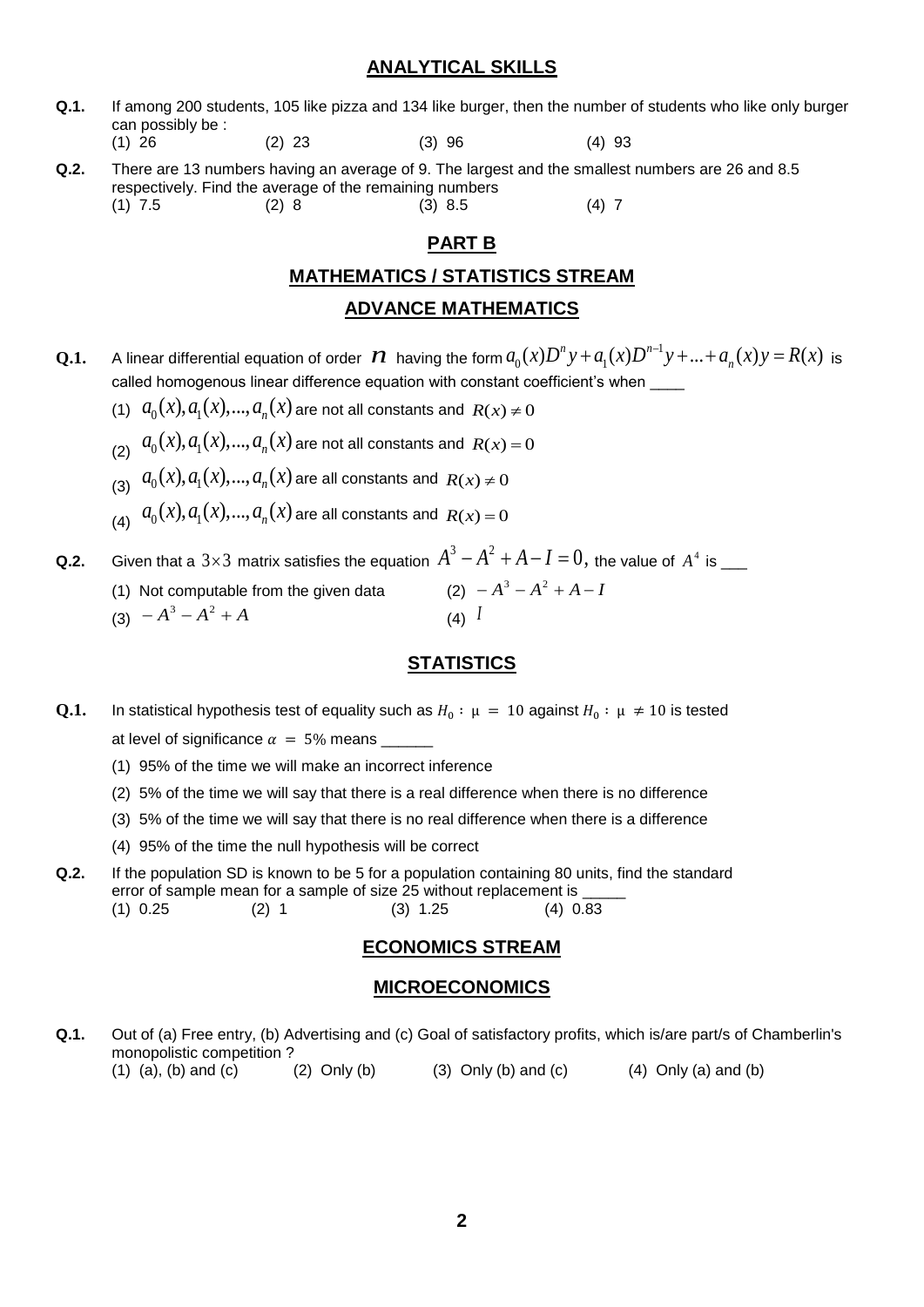## **MACROECONOMICS**

- **Q.1.** Which of the following statements is correct about an expansionary fiscal policy ?
	- (1) Fiscal expansion will raise equilibrium level of income by shifting IS curve to the right although LM curve is the same and this will raise rate of interest with no multiplier effect.
	- (2) Expansionary fiscal policy will raise equilibrium level of income and rate of interest by shifting IS curve to the right and increase in income will be the full effect of multiplier
	- (3) Expansionary fiscal policy will raise equilibrium level of income and rate of interest by shifting IS curve to the right but increase in income cannot be equal to the full effects of multiplier due to crowding out of private investment.
	- (4) Expansionary fiscal policy will raise equilibrium level of income and rate of interest by shifting IS curve to the right and there is no crowding out effect if there are unemployed resources in the economy

## **INDIAN ECONOMY AND RELATED TOPICS**

- **Q.1.** Which of the following is not an argument about consequence of growing fiscal deficit in India ?
	- (1) It has increased public debt and debt burden in the form of interest payment
	- (2) Fiscal deficit when financed by monetization of fiscal deficits, it led to creation of more money, output and thus controlled inflation in India.
	- (3) The international financial institutions like IMF and the World bank has recommended India to keep restraints on fiscal deficit to the level of 3 percent of its GDP
	- (4) External debt burden results in outflow of capital from India is never sustainable

#### **(A) Details of the On-line Examination Pattern**

- (1) The examination will be conducted on-line i.e. on a computer.
- (2) All tests will be in English.
- (3) All the questions will have multiple choices. Out of the four answers to a question only one will be the correct answer. **The candidate has to select the most appropriate answer and 'mouse click' that alternative which he/ she feels is appropriate/ correct. The alternative/ option that is clicked on will be treated as the answer to that question. Answer to any question will be considered for final evaluation, only when candidates have submitted the answers by clicking on "Save & Next" or "Mark for Review & Next".**
- (4) The clock has been set at the server and the countdown timer at the top right corner of your screen will display the time remaining for you to complete the exam. When the clock runs out the exam ends by default - you are not required to end or submit your exam.
- (5) The Question Palette displayed on the right side of screen will show the status of each question using one of the following symbols:

You have not visited the question yet.



You have not answered the question.

You have answered the question.

You have NOT answered the question, but have marked the question for review.

The question(s) "Answered and Marked for Review" will be considered for evaluation.

The Marked for Review status for a question simply indicates that you would like to look at that question again. *If a question is answered and Marked for Review, your answer for that question will be considered in the evaluation.*

(6) To select a question to answer, you can do one of the following :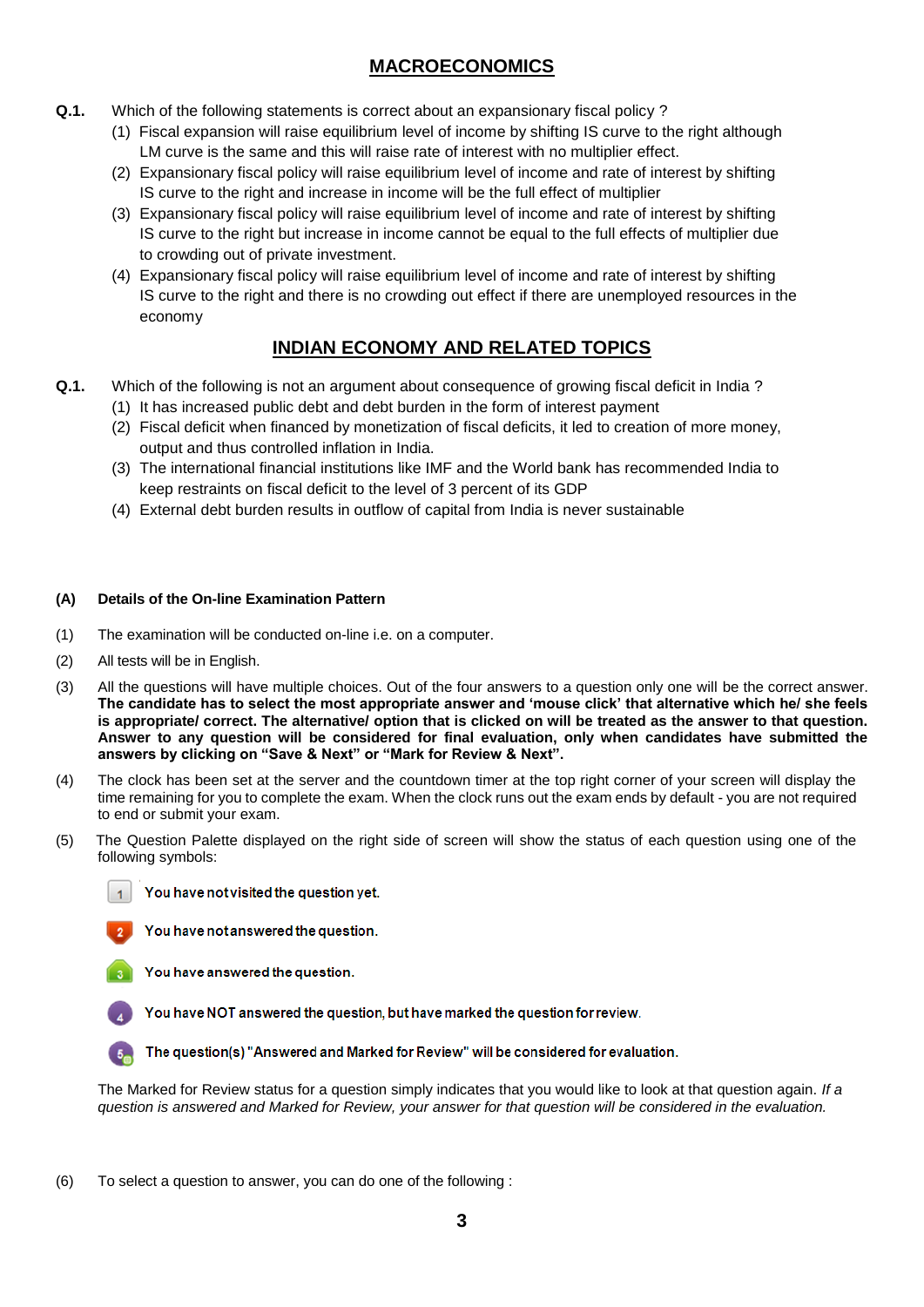- (a) Click on the question number on the question palette at the right of your screen to go to that numbered question directly. Note that using this option **does NOT save your answer** to the current question.
- (b) Click on **'Save & Next'** to save answer to current question and to go to the next question in sequence.
- (c) Click on **'Mark for Review and Next'** to save answer to current question, mark it for review, and to go to the next question in sequence.
- (7) To select your answer, click on one of the option buttons.
- (8) To change your answer, click another desired option button.
- (9) To save your answer, you MUST click on **Save & Next.**
- (10) To deselect a chosen answer, click on the chosen option again or click on the **Clear Response** button.
- (11) To mark a question for review click on **Mark for Review & Next**. *If an answer is selected for a question that is Marked for Review, the answer will be considered in the final evaluation.*
- (12) To change an answer to a question, first select the question and then click on the new answer option followed by a click on the **Save & Next** button.
- **(13) Questions that are saved or marked for review after answering will ONLY be considered for evaluation.**
- (14) Sections will be displayed on the top bar of the screen. Questions in a section can be viewed by clicking on the section name. The section you will view will be highlighted.
- (15) After clicking the **Save & Next** button on the last question for a section, you will automatically be taken to the first question of the next section.
- (16) You can move the mouse cursor over the section names to view the status of the questions for that section.
- (17) You can shuffle between sections and questions anytime during the examination as per your convenience.
- (18) The candidates are requested to follow the instructions of the "Test Administrator" carefully. If any candidate does not follow the instructions / rules, it would be treated as a case of misconduct/ adoption of unfair means and such a candidate would be liable for debarment from appearing for examinations for a period as decided by MSE.
- (19) The candidates may ask the Test Administrator about their doubts or questions only before the commencement of the test. No query shall be entertained after the commencement of the examination.
- (20) After the expiry of 120 minutes, the candidates will not be able to attempt any question or check their answers.
- (21) **Please note :**
	- **(a) Candidates will not be allowed to "finally submit" unless they have exhausted the actual test time.**
	- **(b) Under no circumstances should a candidate click on any of the 'keyboard keys' once the exam starts as this will lock the exam.**

#### **B] General Instructions:**

- (1) Please note Date, Reporting time and Venue address of the examination given in the Admit card.
- (2) You may visit the venue one day before the Online Examination to confirm the location so that you are able to report **on time** (as printed in the Admit card) on the day of the examination. Late comers will not be allowed.
- (3) The Admit-card must be brought with you to the examination venue along with your recent passport size photograph duly pasted on it. (Preferably the same photograph as was as uploaded).
- (4) You must scrupulously follow the instructions of the Test Administrator and MSE Representative at the examination venue. If you violate the instructions you will be disqualified and will be asked to leave the examination venue.
- (5) No use of calculators (separate or with watch), books, note books or written notes, cell phones (with or without camera facility), or any other electronic device will be allowed during the examination. **After AarogyaSetu status display at the entry gate, candidates will be required to switch off their mobile phones, and deposit it at the designated location, to be collected while exiting.**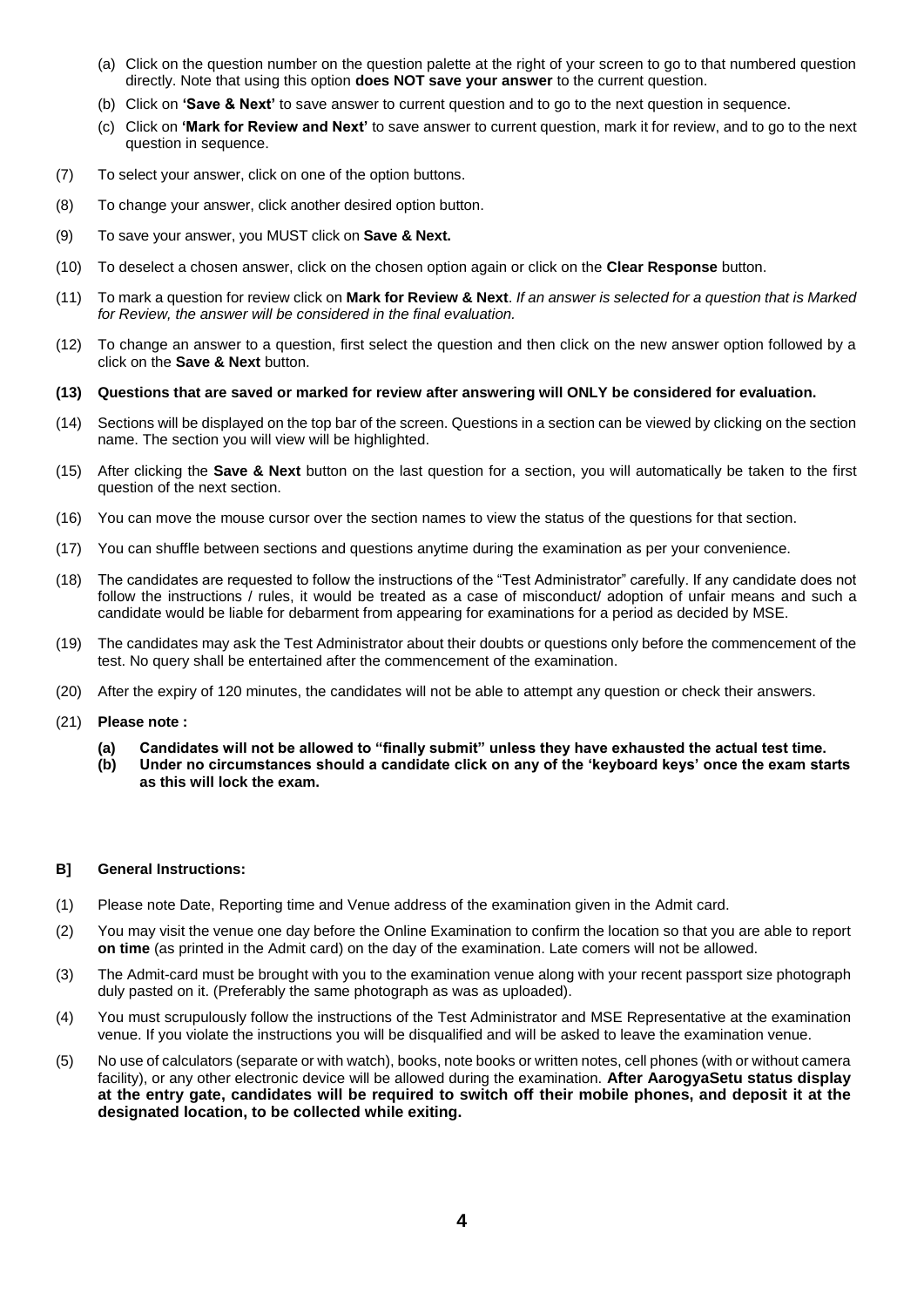- (6) Please bring the Admit card with your recent photograph affixed thereon, photocopy of the ID proof stapled with Admit card and same currently valid photo identity proof in original. - THIS IS ESSENTIAL. Please drop the call-letter along with photocopy of photo identity proof duly stapled together in the designated drop-box. Currently valid photo identity proof may be PAN Card/Passport/Permanent Driving Licence/Voter's Card/Bank Passbook with photograph/Photo Identity proof issued by a Gazetted Officer on official letterhead /Photo Identity proof issued by a People's Representative on official letterhead/Valid recent Identity Card issued by a recognised College/University/ Aadhar/E-Aadhar Card with a photograph/Employee ID/Bar Council Identity card with photograph. **Please Note - Ration Card and Learner's Driving Licence will NOT be accepted as valid ID proof.**  Please note that your name as appearing on the Admit card (provided by you during the process of registration) should exactly match the name as appearing on the photo identity proof. Female candidates who have changed first/last/ middle name post marriage must take special note of this. If there is any mismatch between the name indicated in the Admit card and Photo Identity Proof you will not be allowed to appear for the exam. In case of candidates who have changed their name will be allowed only if they produce Gazette notifications/their marriage certification/affidavit.
- (7) Your responses (answers) will be analysed with other candidates to detect patterns of similarity of right and wrong answers. If in the analytical procedure adopted in this regard, it is inferred/concluded that the responses have been shared and scores obtained are not genuine/valid, your candidature may be cancelled. Any candidate who is found copying or receiving or giving assistance or engaging in any behaviour unbecoming of a candidate will not be considered for assessment. MSE may take further action against such candidates as deemed fit by it.
- (8) You should bring with you a ball-point pen. Rough sheet will be provided which can be used for rough work or taking down the question number you would like to review at the end of the test before submitting your answers. After the test is over you MUST drop the rough sheet in the drop box along with the stapled Admit card and photocopy of the ID proof.
- (9) The possibility of occurrences of some problem in the administration of the examination cannot be ruled out completely which may impact test delivery and/or result from being generated. In that event, every effort will be made to rectify such problem, which may include the conduct of another examination if considered necessary. Decision of the test conducting body in this regard shall be final. Candidates not willing to accept such change shall loose his/her candidature for this exam.
- (10) If the examination is held in more than one session, the scores across various sessions will be equated to adjust for slight differences in difficulty level of different test batteries used across sessions. More than one session are required if the nodes capacity is less or some technical disruption takes place at any centre or for any candidate.
- (11) Please note that a candidate is allowed to appear only once in the online examination. Multiple appearance in online examination will result in cancellation of candidature. In case more than one Admit card has been generated, candidates are advised to appear only once on the date and at the time mentioned on the respective Admit card. All other Admit cards are to be surrendered.
- (12) Anyone found to be disclosing, publishing, reproducing, transmitting, storing or facilitating transmission and storage of test contents in any form or any information therein in whole or part thereof or by any means verbal or written, electronic or mechanical or taking away the papers supplied in the examination hall or found to be in unauthorised possession of test content is likely to be prosecuted.
- (13) Instances for providing incorrect information and/or process violation by a candidate detected at any stage of the selection, process will lead to disqualification of the candidate from the selection process and he/she will not be allowed to appear in any recruitment process of the MSE in the future. If such instances go undetected during the current selection process but are detected subsequently, such disqualification will take place with retrospective affect.

## **SOCIAL DISTANCING MODE CONDUCT OF EXAM RELATED INSTRUCTIONS**

- 1 **Candidate is required to report at the exam venue strictly as per the time slot mentioned in the Admit card AND/OR informed via SMS/Mail on their registered mobile number/mail prior to exam date. It is expected that candidate strictly adhere to this time slot – as entry into the exam venue will be provided based upon the individual's time slot ONLY. Candidates should report atleast 15 minutes before the Reporting time indicated on the Admit card.**
- 2 **Mapping of 'Candidate Roll Number and the Lab Number' will NOT be displayed outside the exam venue, but the same will be intimated to the candidates individually at the time of entry of the candidate to the exam venue.**